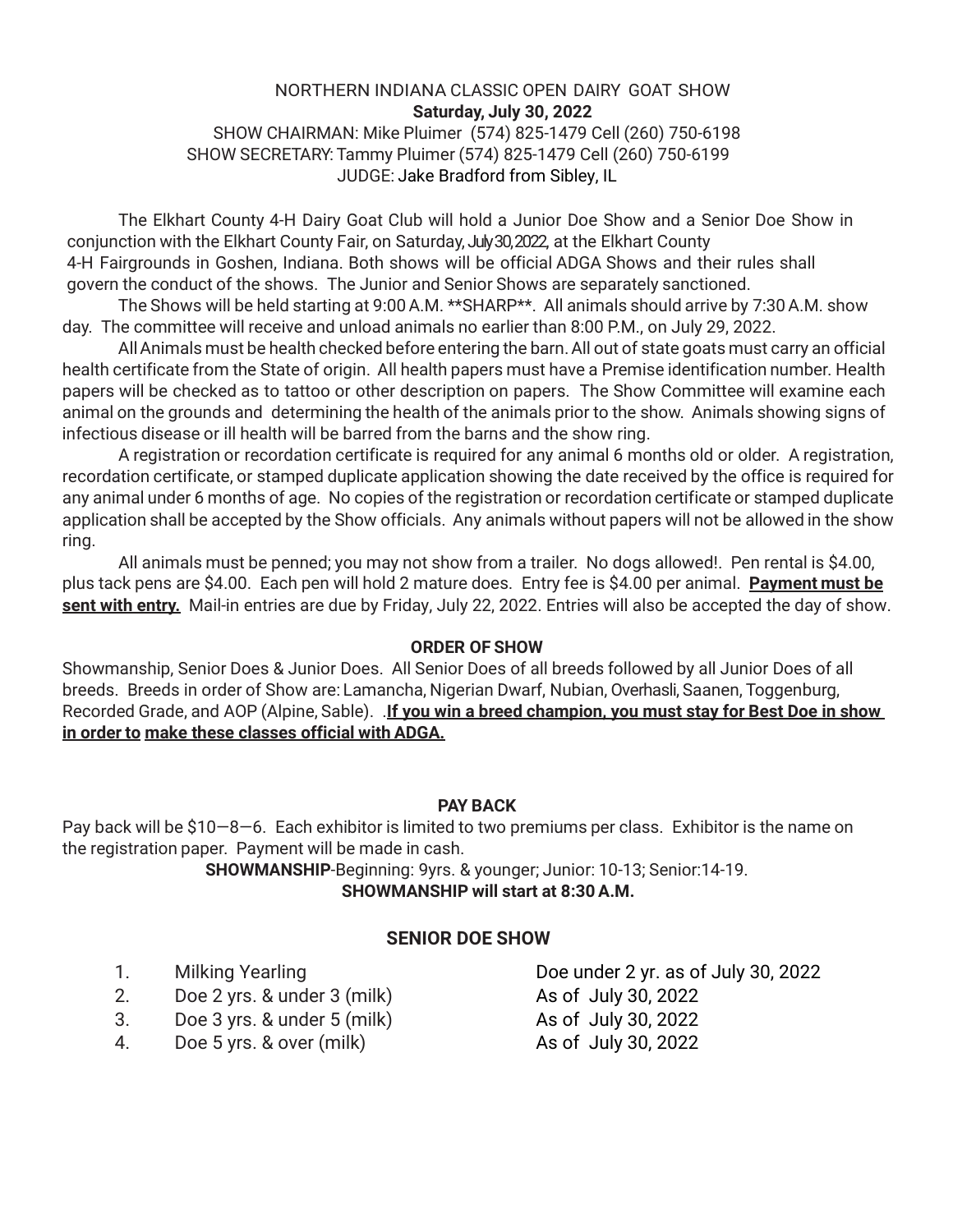## **GRAND CHAMPION** – Rosette **RESERVE GRAND** – Rosette **BEST IN SHOW** – Award **JUNIOR DOE SHOW**

- 5. Junior Kids Born on or after April 1, 2022
- 
- 7. Senior Kids Born Jan. 1, 2022 thru Feb. 28, 2022
- 6. Intermediate Kids Born on March 1, 2022 to March 31, 2022
- 
- 8. Dry Yearling **Disk Channel Price Year under Two Years**

## **GRAND CHAMPION**-Rosette **RESERVE GRAND**-Rosette **BEST IN SHOW-**Award

# **\*\*THERE WILL BE NO PRE-SHOW MILK OUT\*\***

The Elkhart County 4-H Fair will not be responsible for any loss, damages, or accidents. An entry fee of \$4.00 per animal should be mailed along with the application.

Send entries to secretary – Tammy Pluimer, 10331 CR 10, Middlebury, IN 46540. Pen Rental is \$4.00 per pen.

**The show order is subject to change in order to make the show run more smoothly.**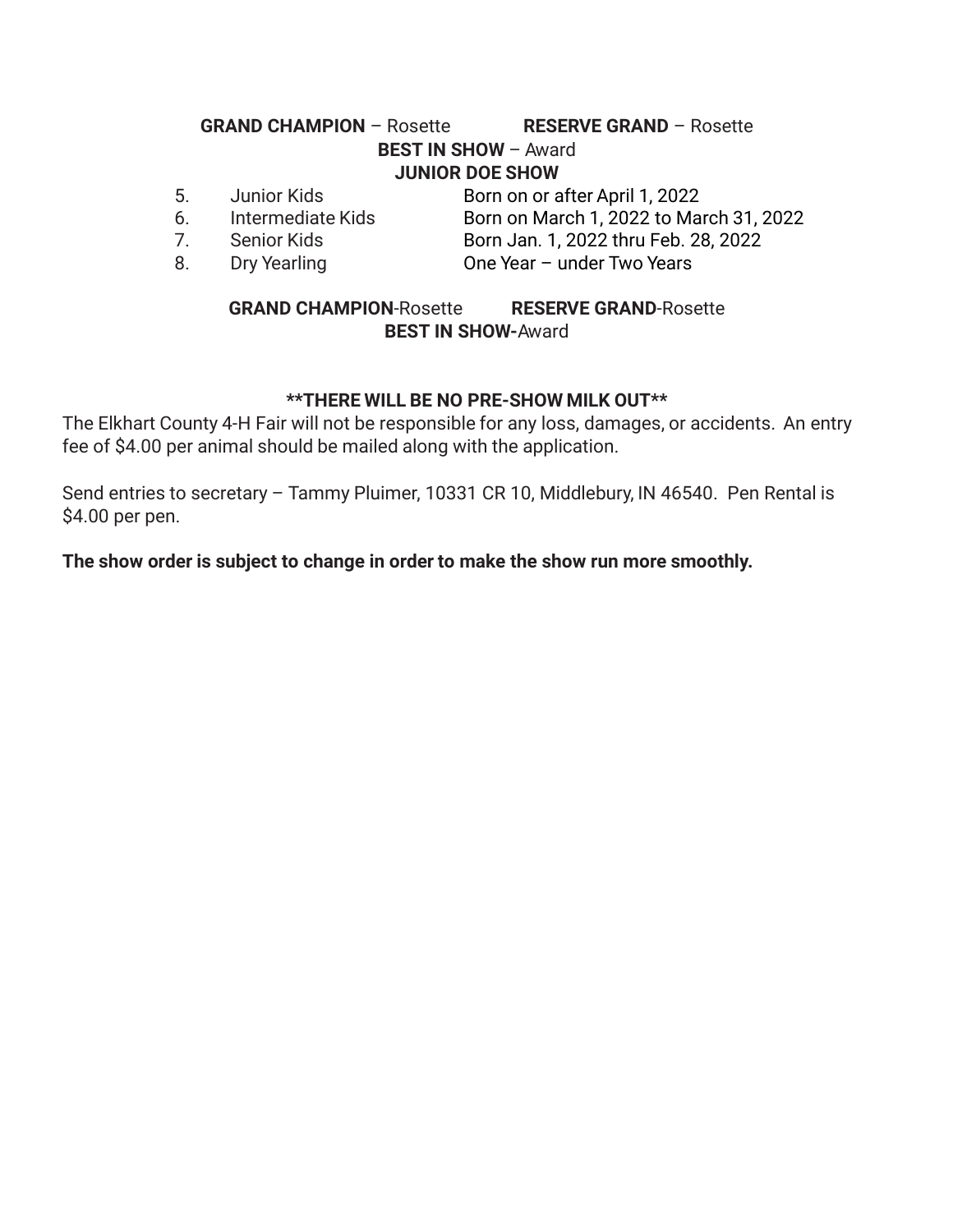# **NORTHERN INDIANACLASSIC OPEN DAIRY GOAT SHOW 2022**

An entry fee of \$4.00 per animal should be mailed along with the entry form. There is also a \$4.00 pen rental fee. Send to Tammy Pluimer, 10331 County Road 10, Middlebury, IN 46540, (574) 825-1479. Additional questions please call Chairman - Mike Pluimer (574) 825-1479 **Cell (260) 750-6198. MAKEALL CHECKS PAYABLE TO 4-H GOAT CLUB\*\*\***

| <b>EXHIBITORS NAME_</b> |            | <b>PHONE</b>            |  |
|-------------------------|------------|-------------------------|--|
|                         |            |                         |  |
| <b>ADDRESS</b>          |            | <b>AMOUNT ENCLOSED_</b> |  |
|                         |            |                         |  |
| <b>CITY</b>             | <b>ZIP</b> |                         |  |
|                         |            | NO. OF PENS             |  |

### **\*\*\*MAKE ALL CHECKS PAYABLE TO 4-H GOAT CLUB**

| <b>Class</b> | <b>Breed</b> | <b>Full Name of Animal</b> | Reg. No. | D.0.B. | <b>Tattoo</b> | Total #        |
|--------------|--------------|----------------------------|----------|--------|---------------|----------------|
| No.          | Initial      |                            |          |        | R C L         | <b>Classes</b> |
|              |              |                            |          |        |               |                |
|              |              |                            |          |        |               |                |
|              |              |                            |          |        |               |                |
|              |              |                            |          |        |               |                |
|              |              |                            |          |        |               |                |
|              |              |                            |          |        |               |                |
|              |              |                            |          |        |               |                |
|              |              |                            |          |        |               |                |
|              |              |                            |          |        |               |                |
|              |              |                            |          |        |               |                |
|              |              |                            |          |        |               |                |